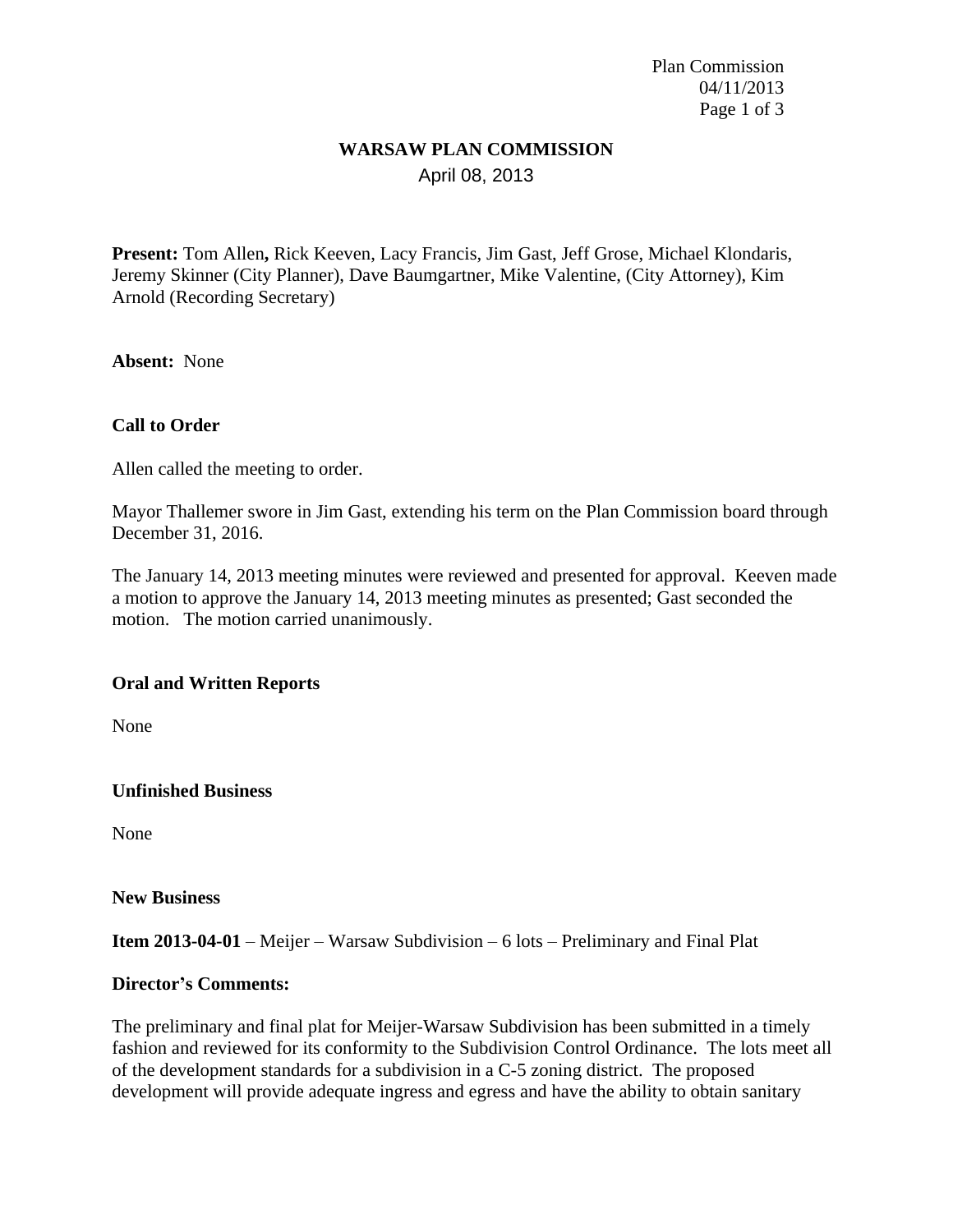Plan Commission 04/11/2013 Page 2 of 3

sewer and water to the proposed lots. This plat is creating 6 new commercial lots from the original 37.71 acres. The subdivision will extend sewer and water to the proposed lots, and provide ingress and egress via a proposed ingress/egress easement, as depicted on the plat. It is important to note that unlike residential subdivisions, each individual lot will be required to file a development plan addressing any storm drainage, ingress and egress, fire and building requirements, utility connections, and so forth. All of the lots meet the minimum lot requirements for a C-5 Zoning District shown below, and are of adequate size for commercial developments.

The following are the requirements for a C-5 District:

- 1. 17,000 sq. ft. Minimum Lot Size
- 2. 60 ft. Minimum Lot Width (Each proposed lot has over 100' Lot Width)
- 3. Minimum setbacks of 25' front, 15' rear, 0' side yard
- 4. No Maximum lot coverage

I have reviewed the preliminary and final plats for the Meijer-Warsaw Subdivision and see no issues with approving both at this time. All of the lots are of adequate size for commercial development, and the Meijer development was reviewed by the Plan Commission in July of 2011. There have not been any significant changes made to the plans since that time, and the proposed infrastructure was completed and inspected by the City in late 2012.

Skinner recommended approving the Preliminary and Final Plat for the Meijer-Warsaw Subdivision.

With no one to speak in favor or against the petition the public portion of the hearing was closed.

The board discussed the petition.

Keeven made a motion to approve the Preliminary Plat – Meijer – Warsaw Subdivision; Francis seconded the motion. The motion passed unanimously.

Grose made a motion to suspend the rules and approve the final plat. Gast seconded the motion. The motion passed unanimously.

Grose made a motion to approve the Final Plat – Meijer – Warsaw Subdivision; Gast seconded the motion. The motion passed unanimously.

**Request For Proposals for Comprehensive Plan – Skinner discussed the request for proposals** to complete a Comprehensive Plan update for the City. The last Comprehensive Plan was completed in 1998. The City has completed other planning studies since then, but the existing Comprehensive Plan needs updated in order to address the current growth and development issues facing the City of Warsaw.